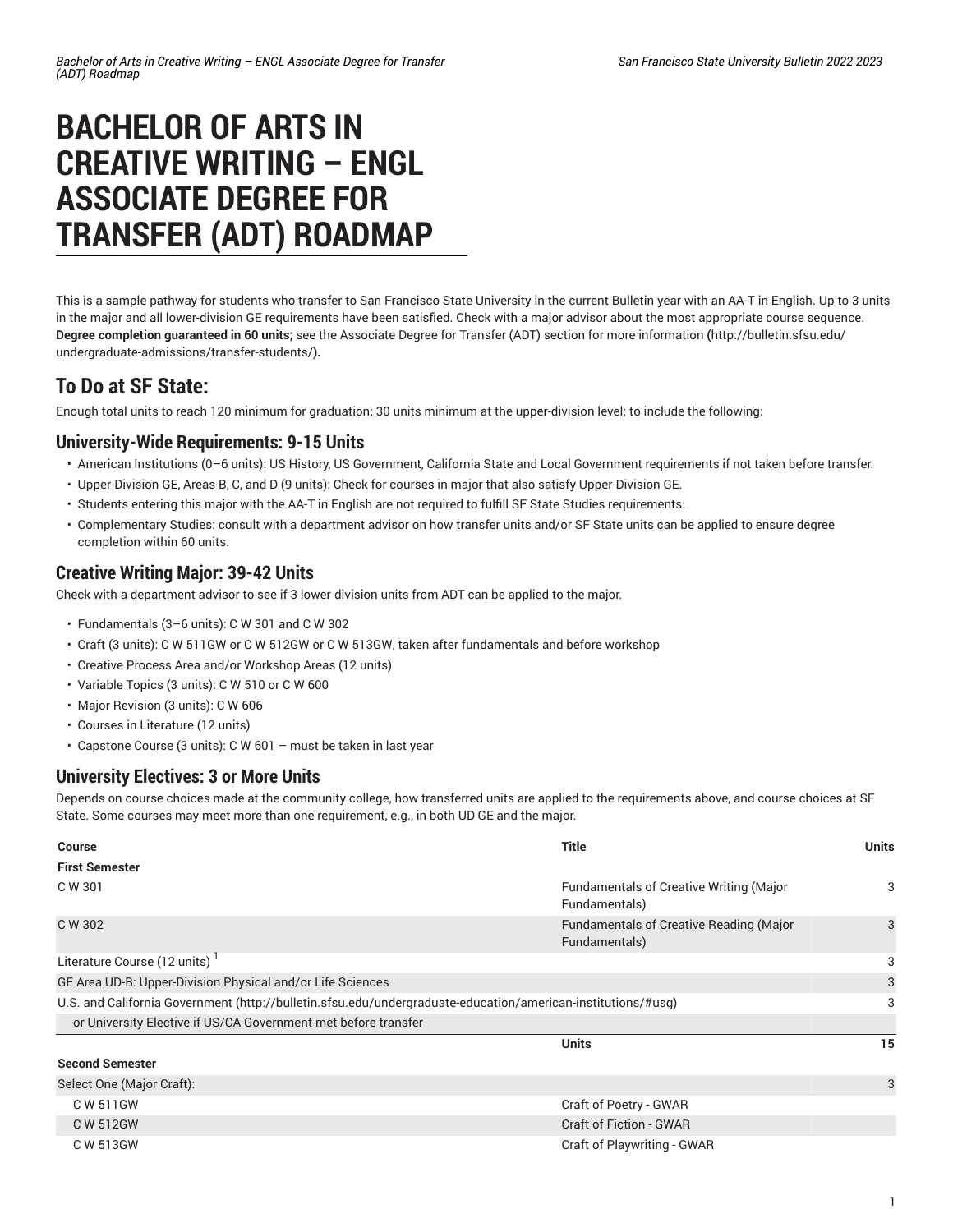|                                                                                             | <b>Total Units</b>                                        | 60 |
|---------------------------------------------------------------------------------------------|-----------------------------------------------------------|----|
|                                                                                             | <b>Units</b>                                              | 15 |
| Creative Process Area and/or Workshop Area (12 units) - Take Two $^2$                       |                                                           | 6  |
| Literature Course (12 units)                                                                |                                                           | 3  |
| C W 606                                                                                     | Art of Revision: from Draft to Manuscript<br>(Major Core) | 3  |
| C W 601                                                                                     | Work in Progress (Major Capstone)                         | 3  |
| <b>Fourth Semester</b>                                                                      |                                                           |    |
|                                                                                             | <b>Units</b>                                              | 15 |
| <b>University Elective</b>                                                                  |                                                           | 3  |
| GE Area UD-D: Upper-Division Social Sciences                                                |                                                           | 3  |
| Creative Process Area and/or Workshop Area (12 units) - Take Two <sup>2</sup>               |                                                           | 6  |
| Literature Course (12 units)                                                                |                                                           | 3  |
| <b>Third Semester</b>                                                                       |                                                           |    |
|                                                                                             | <b>Units</b>                                              | 15 |
| or University Elective if US History met before transfer                                    |                                                           |    |
| US History (http://bulletin.sfsu.edu/undergraduate-education/american-institutions/#USHaGR) |                                                           | 3  |
| GE Area UD-C: Upper-Division Arts and/or Humanities                                         |                                                           | 3  |
| Literature Course (12 units)                                                                |                                                           | 3  |
| C W 600                                                                                     | <b>Special Topics in Writing</b>                          |    |
| C W 510                                                                                     | The Creative Process                                      |    |
| Select One (Major Core):                                                                    |                                                           | 3  |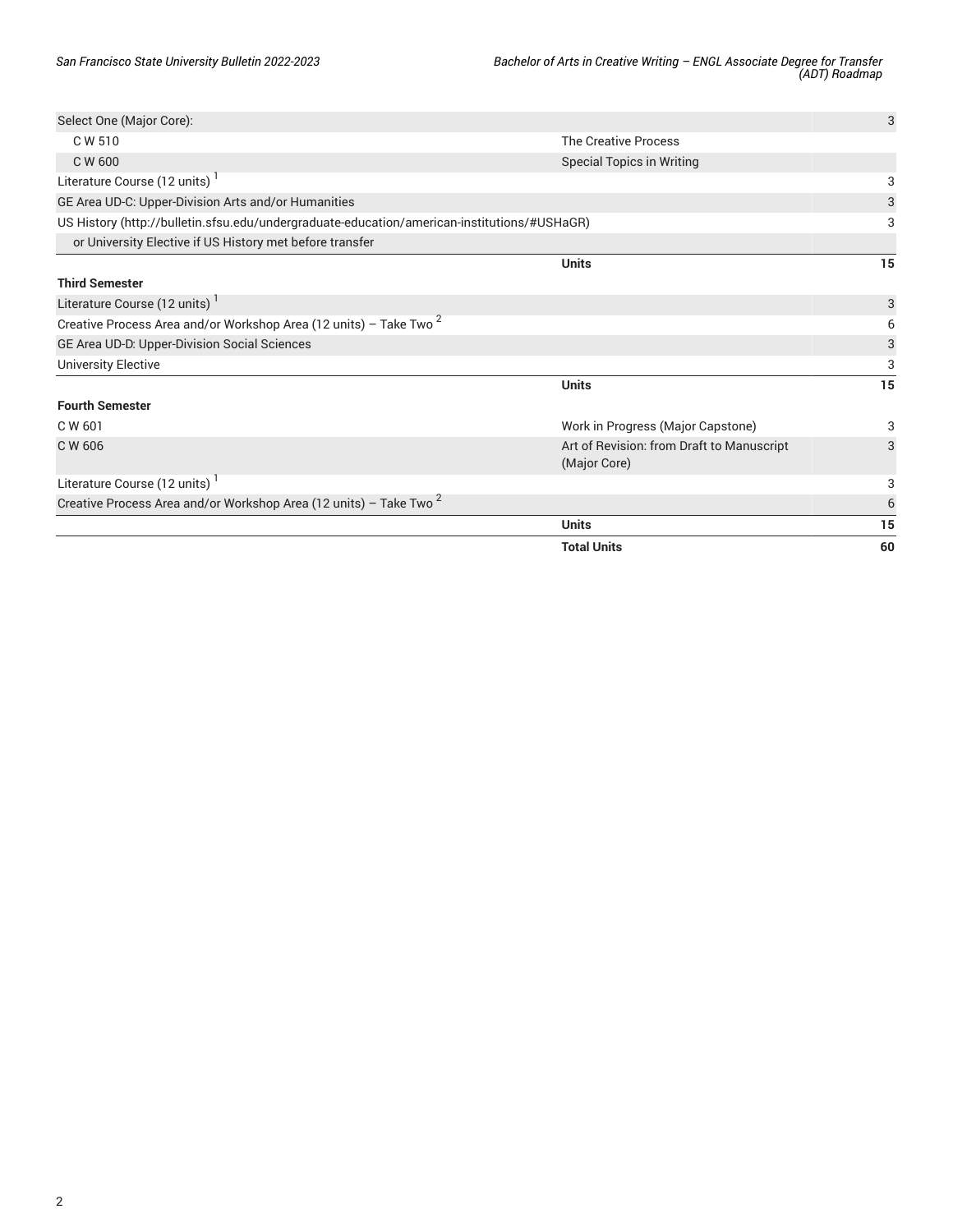1

**Literature (12 units)** AA S 322 Chinese American Language and Literature (3 units) (UD-C, AERM, SJ) AA S 332 Japanese American Art and Literature (3 units) (UD-C, AERM, SJ) AA S 352 Filipina/o American Literature, Art, and Culture (3 units) (UD-C, AERM, GP, SJ) AA S 372 Vietnamese American Literature (3 units) (UD-C, AERM) AA S 512 Asian American Children's/Adolescent Literature (3 units) (UD-C, AERM, SJ) AA S 582 Asian American Women's Literature and the Arts (3 units) (UD-C, AERM, SJ) AFRS 400 Black Arts and Humanities (3 units) (UD-C, AERM, SJ) AFRS 411 African and African American Literature (3 units) AFRS 645 Literature of the Harlem Renaissance (3 units) (UD-C, AERM, GP, SJ) AFRS 646 Frantz Fanon's Psychology of Violence, Negation, and Liberation (3 units) AIS 360 Modern American Indian Authors (3 units) (AERM) ARAB 400/RRS 400 Islam and Fiction in English (3 units) CHIN 600 Topics in Chinese Language, Literature, and Culture in English (3 units) CHIN 601GW The Poetic Tradition - GWAR (3 units) (GP) CHIN 602 The Narrative Tradition (3 units) CHIN 611GW The Revolutionary Tradition in Modern Chinese Literature - GWAR (3 units) (GP) CLAS 410/HUM 401 Ancient Greek Literature (3 units) (UD-C) CLAS 415/HUM 402 Ancient Roman Literature (3 units) (UD-C) C W 465/CWL 465/MGS 465 Modern Greek Poetry in Comparative Perspective (3 units) C W 497/MGS 497 Modern Greek Literature (3 units) CWL 420 Studies in Comparative Literature (3 units) CWL 421 Celtic Literature (3 units) (UD-C) CWL 423/HUM 423 Going Medieval: Medieval Literature and Contemporary Adaptations (3 units) (UD-C) CWL 424/HUM 424 Multicultural Middle Ages (3 units) (UD-C) CWL 432/HUM 532 From Ghost Stories to Short Stories: Japanese Fiction in Comparative Contexts (3 units) (UD-C, GP) CWL 440 "Typical American": Narratives of Multiculturalism in the Americas from 1492 to the Present (3 units) (UD-C, GP) CWL 450 Literary Crossings (3 units) (UD-C, GP) CWL 520 Modern Prose of the Americas (3 units) (GP) ENG 398/MGS 397 Greek American Literature (3 units) (UD-C, GP, SJ) ENG 401 Introduction to Writing Studies (3 units) (UD-C) ENG 418 Grammar for Writers (3 units) (UD-C) ENG 420 Introduction to the Study of Language (3 units) (UD-C, GP) ENG 422 History of the English Language (3 units) ENG 429 Stylistics (3 units) ENG 460 Literature in English to 1800 (3 units) ENG 461 Literature in English Since 1800 (3 units) ENG 465 Post-Apocalyptic Science Fiction (3 units) (UD-C, ES) ENG 495 Digital Humanities and Literacies (3 units) ENG 501 Age of Chaucer (3 units) (UD-C) ENG 510 The Age of Wit (3 units) (UD-C) ENG 514 Age of the Romantics (3 units) ENG 524 Contemporary American Short Story (3 units) ENG 525 Studies in American Literature (3 units) ENG 526 Age of the American Renaissance: 1830-1860 (3 units) (UD-C, AERM, SJ) ENG 527 American Literature: 1860-1914 (3 units) ENG 528 American Literature: 1914-1960 (3 units) ENG 535 Literature and Ecology (3 units) (UD-C, ES) ENG 546/JS 546/WGS 546 20th Century American Jewish Women Writers (3 units) (UD-C, AERM, GP) ENG 550 The Rise of the Novel (3 units) ENG 552 Modern British Novel (3 units) ENG 553 Classic American Novel (3 units) ENG 554 Modern American Novel (3 units) ENG 555 The Short Story (3 units) ENG 558 Early Twentieth Century Poetry in the United States (3 units) ENG 559 Middle and Late Twentieth Century Poetry in the United States (3 units) ENG 570 Medieval and Renaissance Drama (3 units) ENG 571 Shakespeare's Rivals (3 units) ENG 573 American Drama (3 units) ENG 574 Modern British Drama (3 units) ENG 580 Individual Authors (3 units) ENG 581 Jane Austen (3 units) (UD-C)